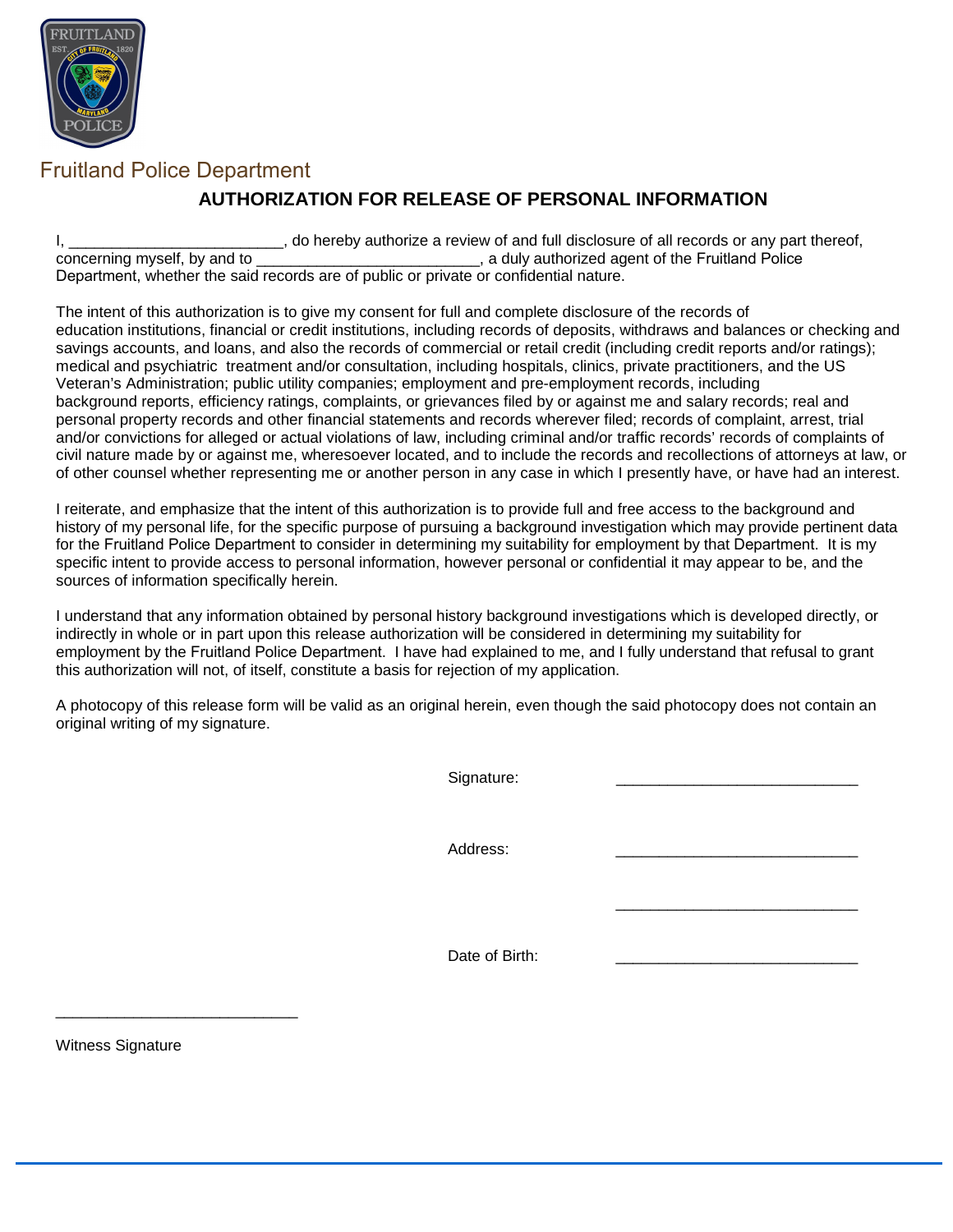

#### **AUTHORIZATION FOR RELEASE OF MEDICAL RECORDS** (UPON CONDITIONAL OFFER OF EMPLOYMENT)

I, \_\_\_\_\_\_\_\_\_\_\_\_\_\_\_\_\_\_\_\_\_\_\_\_\_\_\_\_\_\_\_\_\_\_\_\_\_, do hereby authorize a review of and full disclosure of all medical records or any part thereof, concerning myself, by and to Lettum and uly authorized agent of the Fruitland Police Department, whether the said records are of a public, private or confidential nature.

| Signature:         |                                               |
|--------------------|-----------------------------------------------|
| Address:           |                                               |
|                    |                                               |
| Date of Birth:     |                                               |
| Social Security #: | <u> 1980 - Andrea Andrew Maria (h. 1980).</u> |
| Date:              |                                               |

Witness Signature

\_\_\_\_\_\_\_\_\_\_\_\_\_\_\_\_\_\_\_\_\_\_\_\_\_\_\_\_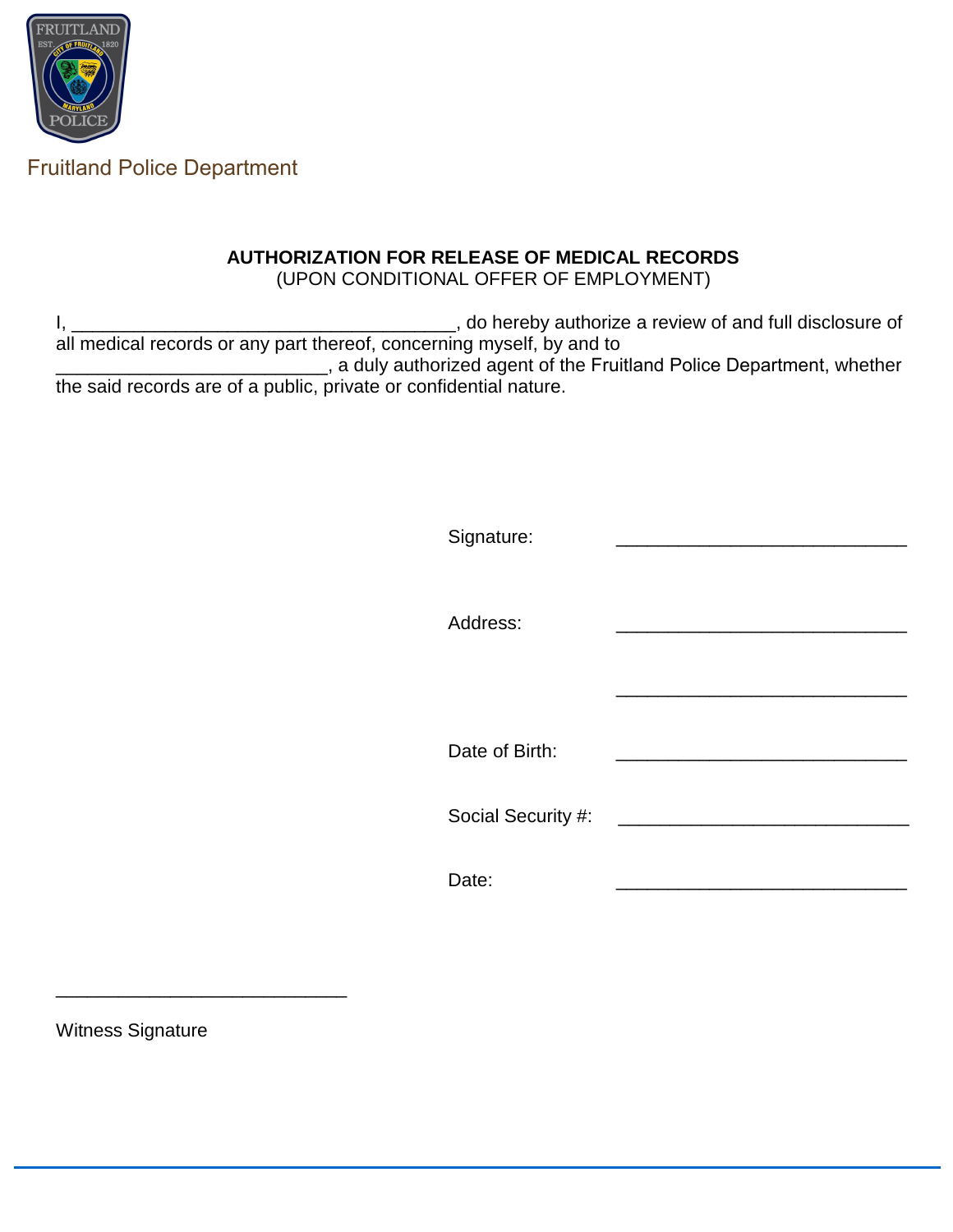

### **WAIVER OF LIABILITY**

In consideration of being permitted to take the physical test for Police Officer, I agree that I shall not hold the City of Fruitland or any of its employees or agents responsible for any injury or damage that I may receive or cause to myself during or as a result of this physical agility test.

| Signature: |  |
|------------|--|
| Address:   |  |
|            |  |
| Date:      |  |

Witness Signature

\_\_\_\_\_\_\_\_\_\_\_\_\_\_\_\_\_\_\_\_\_\_\_\_\_\_\_\_